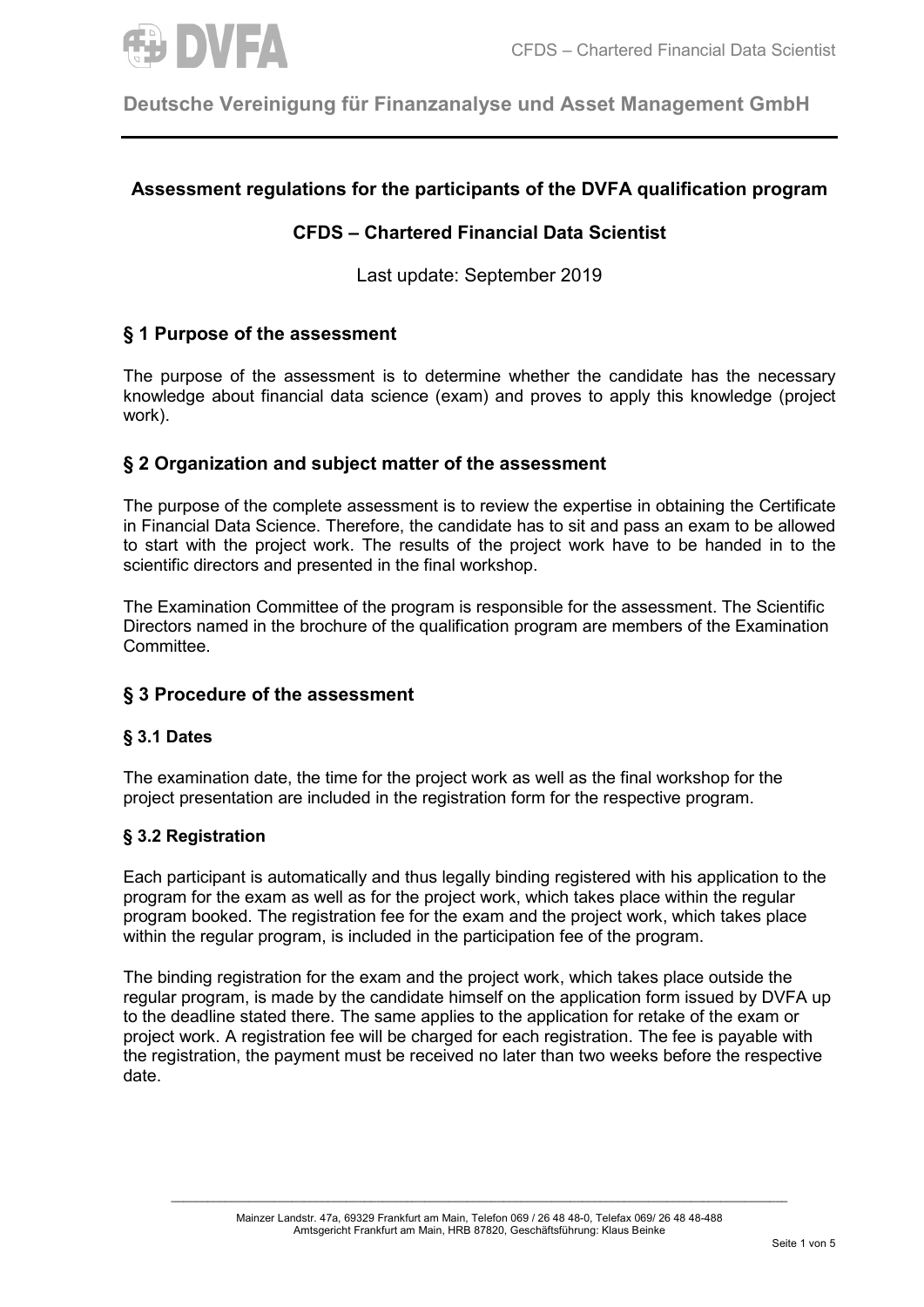

## **§ 3.3 Cancellation and non-appearance**

A binding withdrawal from the exam is possible without giving reasons up to two weeks before the day of the exam. The withdrawal has to be submitted in writing to DVFA. Thereafter, a non-appearance for the exam is only accepted if the participant submits a medical certificate to DVFA. The certificate must bear the doctor's signature and the stamp of the doctor's office. The non-appearance for the exam without timely written cancellation or submission of a medical certificate is considered as a valid exam attempt and thus be graded as "failed".

A binding withdrawal from the project work is possible without giving reasons up to two weeks before the kick-off webinar for the project work. The withdrawal must be submitted in writing to DVFA.

Reimbursement of the registration fee is not possible.

## **§ 4 Exam**

### **§ 4.1 Scope and content**

The scope and content of the subjects to be examined at the exam date are determined by the Examination Committee. Basically, the exam topics are derived from the current program. The teaching material is fully relevant to the exam. With respect to the readings there will be clear guidance whether a certain material is subject to the exam or not.

The exam will be held in English.

#### **§ 4.2 Identity control**

The identity control of the exam participants is carried out by means of an ID including a photo.

#### **§ 4.3 Exam Supervision**

The Examination Committee shall appoint a chairman of the exam for the examination date.

Supervision during the examination is carried out by DVFA authorized persons. The participants must follow their instructions.

The chairman of the examination prepares a written record of the examination. It shall include the names of the examiners, the date of the start and the end of the time-block, any legal violations and any other material incidents.

DVFA shall not be liable for personal injury or damage to property resulting from the journey to and from the venue, in particular, it shall not be liable for loss of any articles of value of the participants.

#### **§ 4.4 Case of illness or incapacity for work**

The participant is responsible to sit the exam fit for work. A termination of the exam on the basis of illness is only acknowledged on the condition that the participant informs the chairman of the exam about his illness-related termination. A medical certificate must be submitted to the DVFA office within 3 days (regarding the requirements for the certificate see § 3.3). In the case of a termination fulfilling these requirements, the exam is not evaluated. No part of the so far provided solutions will be taken into account for subsequent examination dates.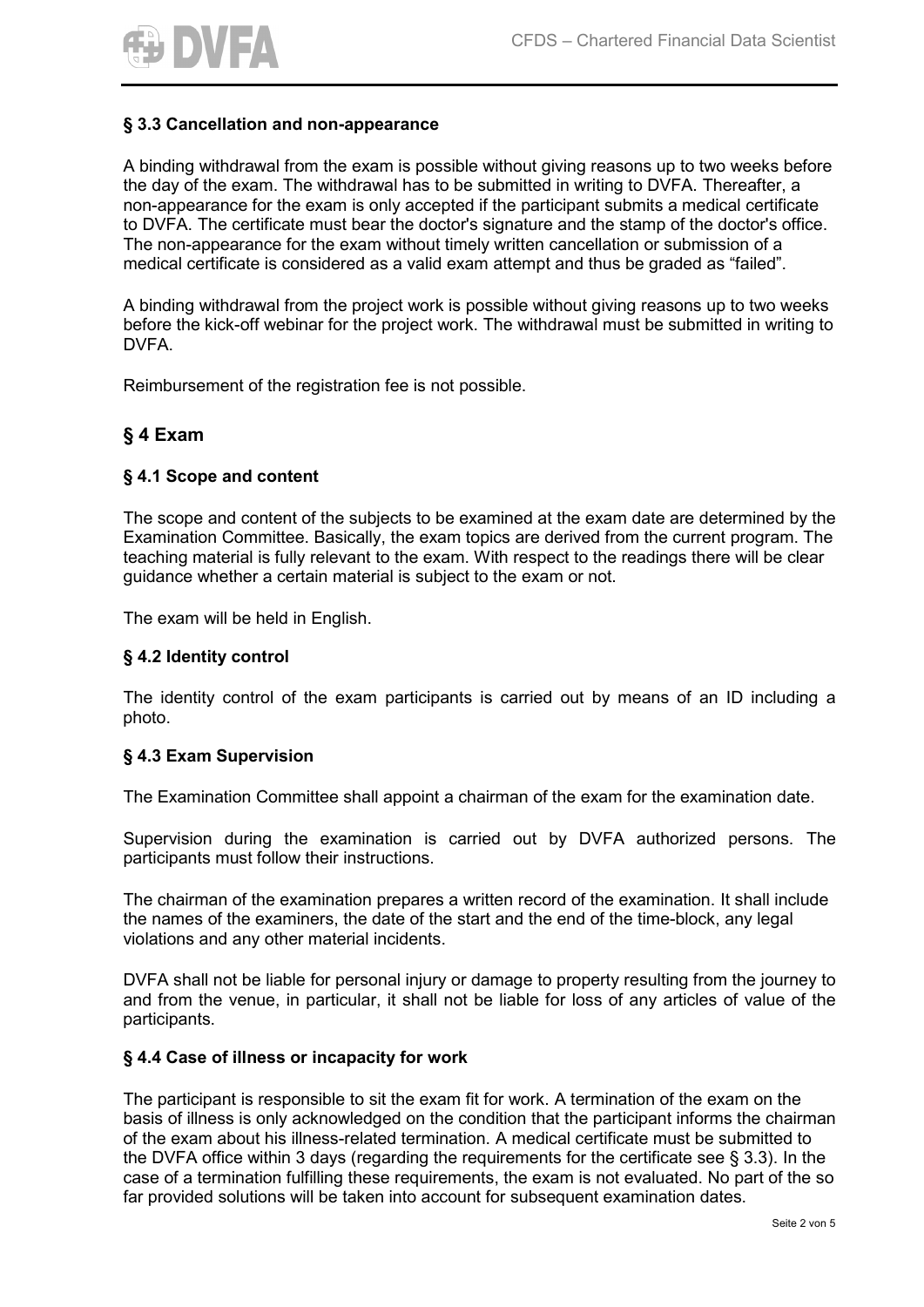

If the participant does not meet the above conditions, the test is graded as "failed".

### **§ 4.5 Approved tools**

During the examination only writing utensils (permanent pens) as well as pocket calculators, which meet the following requirements are allowed:

- Calculators are not allowed to have any features of spreadsheet functions. Only individual formulas might be programmed.
- No text may be programmed or stored in the pocket calculator.
- The pocket calculator must not have any function for password protection of individual files or directories. The DVFA authorized supervisors must be granted access to the files or directories any time during the exam.

DVFA authorized supervisors may inspect any pocket calculator for compliance with the above requirements. The time loss, which may arise to the participants by the examination of the above conditions, will not be credited or added. In case of doubt, the supervisor is allowed to confiscate the participant's calculator.

Notes as well as the written solutions may only be made on the paper provided by DVFA. Not only the solutions but also all the notes are to be handed in at the end of the exam.

The use of modern communication media, e.g. smartphones etc., is not permitted in the exam.

### **§ 4.6 Exclusion from the Exam**

Anyone who uses unapproved tools or resources or makes unapproved tools or resources available during the exam is excluded from the exam. In this case, the exclusion from the exam must be assigned by the Examination Committee. Until a valid decision has been taken, the participant is entitled to complete the examination under reservation.

If it is subsequently discovered that the exam performance has been achieved by the use of unapproved tools or resources, the Examination Committee may revoke the result of the exam and consider the corresponding exam as "failed".

If the discipline during the exam is seriously violated and, in particular, the proper continuance of the exam is impeded, the immediate exclusion may be imposed by the chairman. A further participation in the exam is then impossible.

In the case of an exclusion from the exam, the exam may be evaluated as "failed".

#### **§ 4.7 Passing the exam**

The exam will be passed if 50% of the maximum achievable score is reached at least.

#### **§ 4.8 Exam results**

The exam results will be communicated in writing on a "passed" / "failed" basis.

#### **§ 4.9 Repeatability of the exam**

If, according to § 4.7, the required number of points for passing the exam is not reached, the exam can be repeated.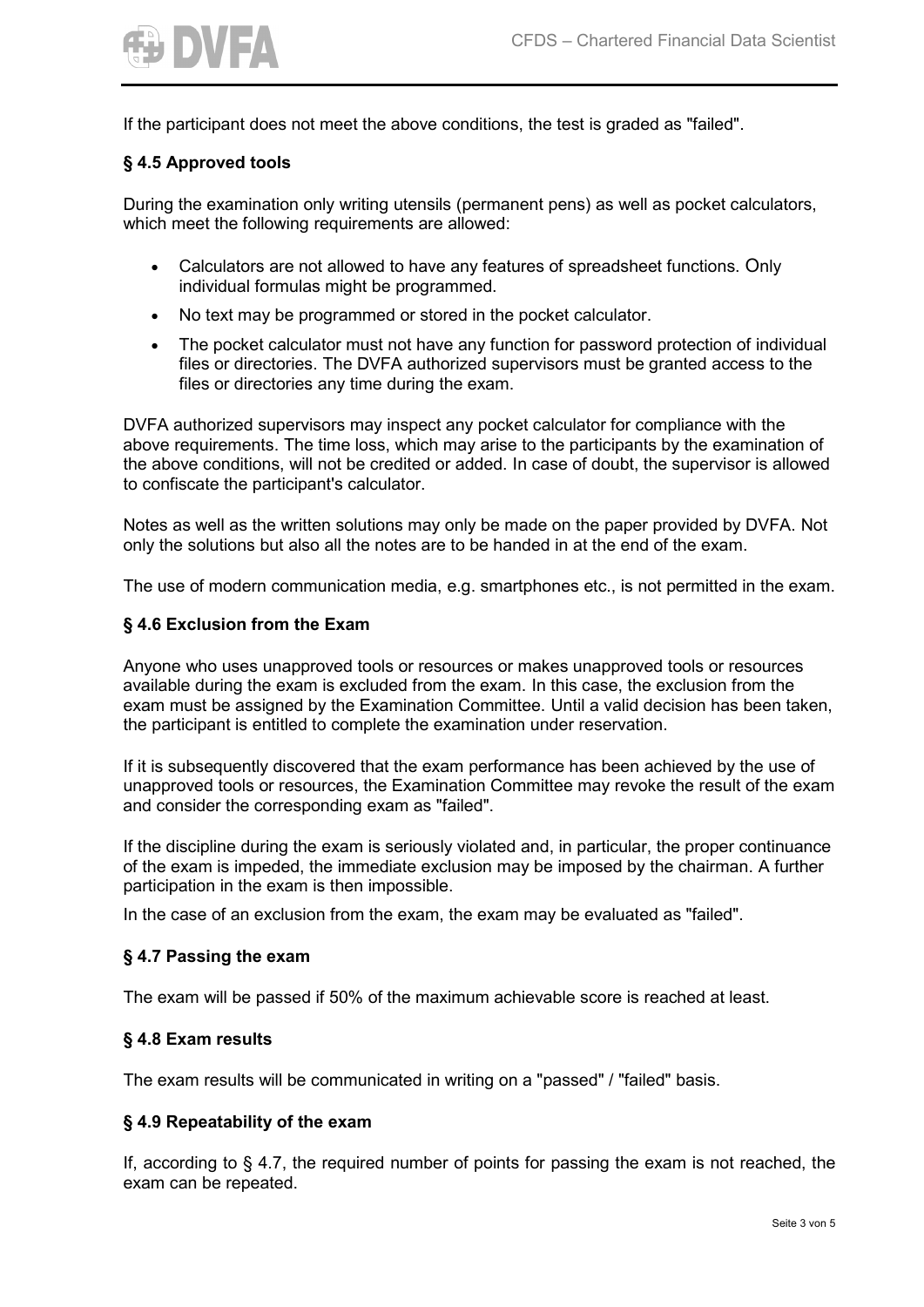

The provisions of § 3.2 et seq. shall apply to the registration.

The exam should then be written in the current form at the time of the repetition. If individual topics are no longer contained, new topics are added or the scope of individual topics has changed, the Examination Committee decides on the equivalence of the exam requirements.

The examination must be successfully completed within 36 months after the respective exam date in which the candidate is regularly registered. A failed exam can be repeated twice within this time frame.

The regulations on the possibility of repetition are subject to the proviso that further courses of this qualification program are offered.

#### **§ 4.10 Post-exam review**

In case of a failed exam, the candidate is granted access to his examination papers upon request. The application for a post-exam review must be submitted in writing to DVFA at the latest 14 days after the announcement of the results of the exam.

The DVFA determines time and place for the post-exam review. For further information, please refer to the Articles settling the post-exam review in their currently valid form.

## **§ 5 Project work**

### **§ 5.1 Prerequisite**

Prerequisite to enter into the phase of the project work is to successfully pass the exam. If the exam has not been passed successfully the project work has to be postponed.

#### **§ 5.2 Scope, content and deadlines**

Each participant has to propose a project idea related to Financial Data Science to the Scientific Directors. The proposal has to be sent in not later than 14 days after the kick-off webinar for the project work.

The final project work has to be handed in not later than 14 days before the in-class Project Assessment.

#### **§ 5.3 Approved tools**

The project work has to be conducted by using the programming language Python Anaconda, especially NumPy, SciPy, matplotlib, jupyter, pandas and scikit learn. Additional libraries and other tools have to be pre-approved by the Scientific Directors.

#### **§ 5.3 Required format**

It is recommended to hand in the project work in the form of a jupyter notebook including all necessary remarks to understand the proceedings. Other formats should be pre-approved by the Scientific Directors in connection with the project proposal (cf. § 5.2)